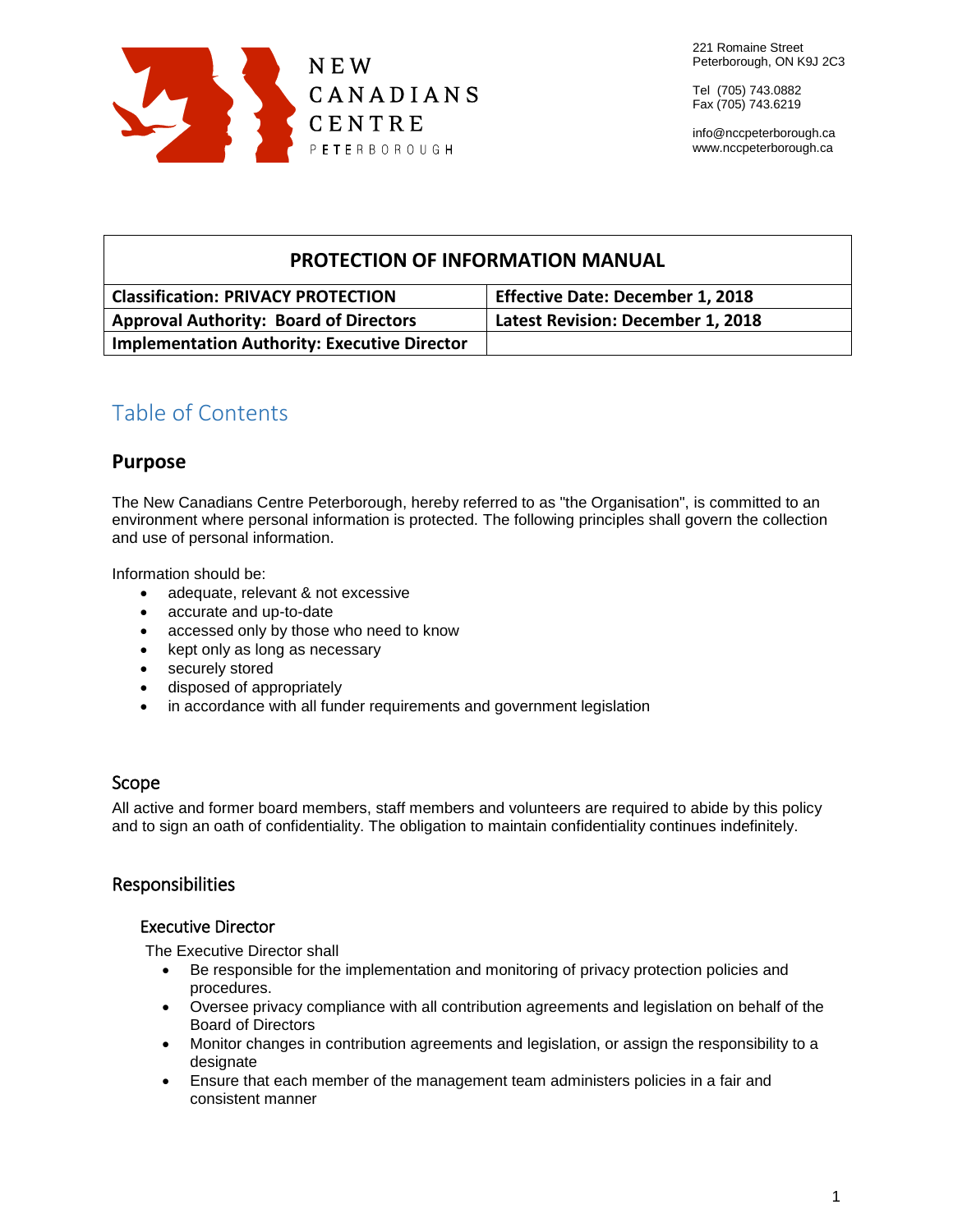

Tel (705) 743.0882 Fax (705) 743.6219

info@nccpeterborough.ca www.nccpeterborough.ca

## **Definitions**

## Confidentiality

Confidentiality is the protection of personal information. Confidentiality applies to information that is obtained verbally, in writing or through observation. The types of information considered confidential can include, but are not limited to:

- personal information such as date of birth, address and contact information
- immigration records or documents
- employment contracts and appraisals
- payments and donations
- details of funding agreements

## iCARE

Immigration Contribution Agreement Reporting Environment (iCARE) is the reporting database used by Immigration, Refugees and Citizenship Canada. Client information in iCARE is sensitive information and must be kept confidential at all times in accordance with privacy provisions in the IRCC Contribution Agreement. IRCC site visits, reviews and/or audits may be conducted at any time, and iCARE usernames and passwords may be revoked by IRCC at any time.

## Informed Consent

Informed consent is a process for getting permission before disclosing personal information. Informed consent requires that the person giving consent is told what information is being disclosed, to whom it is being disclosed, and for what reason it is being disclosed before agreeing to the disclosure.

## Third Party

Any individual who is not a current employee of the Organisation.

## Relevant Legislation

Child and Family Services Act CFSA s.72 (1) Criminal Code (R.S.C., 1985, c. C-46) Personal Information Protection and Electronic Documents Act (S.C. 2000, c. 5) *\*Note, non-profit organisations are not covered by PIPEDA unless engaged in commercial activities*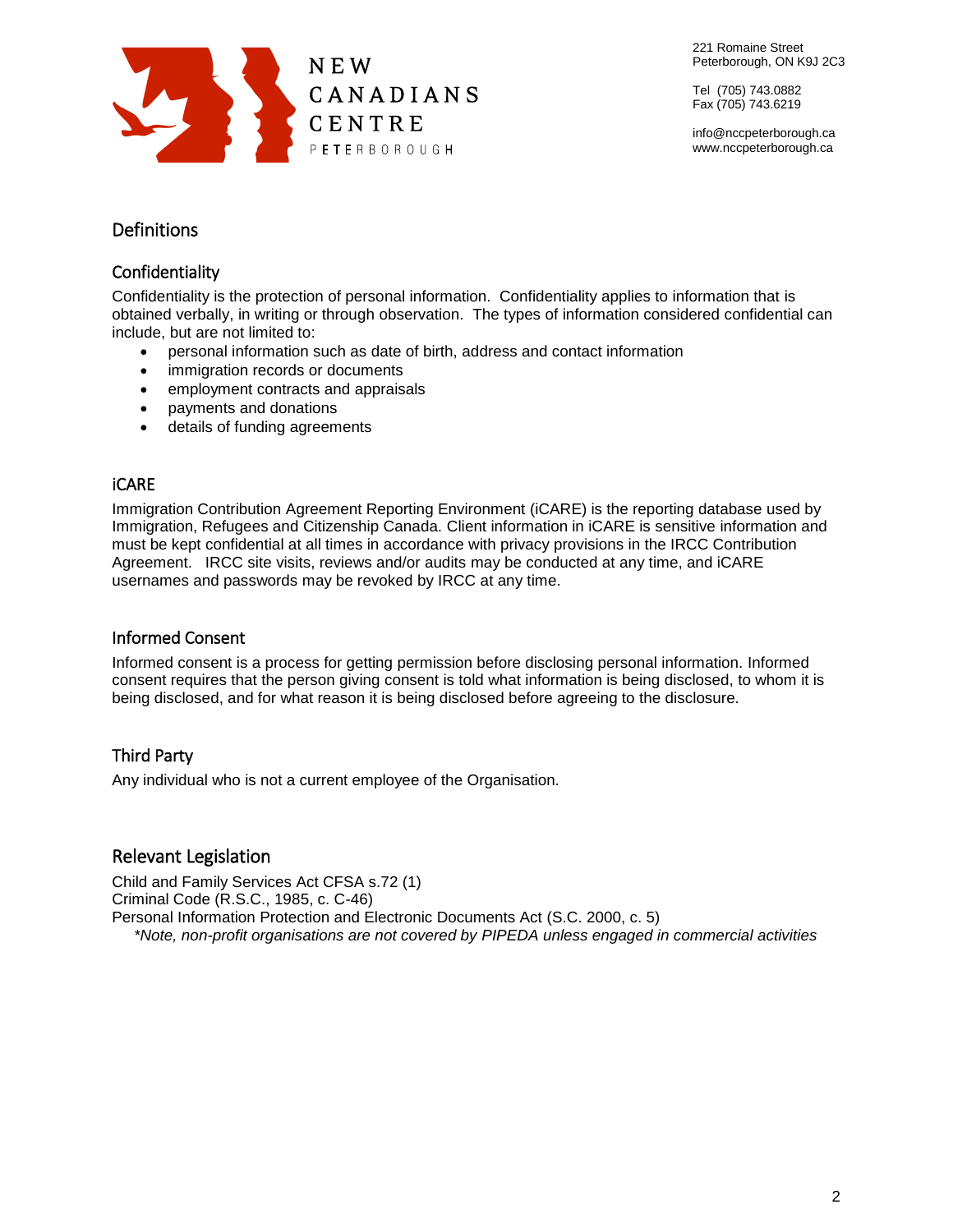

Tel (705) 743.0882 Fax (705) 743.6219

info@nccpeterborough.ca www.nccpeterborough.ca

## **PP# 1 – Client Confidentiality**

## Policy Statement

The Organisation recognises the importance of confidentiality in building and developing a trusting relationship that allows for the flow of information. The Organisation collects, stores, accesses, releases, communicates and destroys client information in a confidential manner.

## **Guidelines**

- All clients shall be informed of the Organisation's approach to confidentiality.
- Only information that is reasonably necessary to provide services is collected from clients. Copies may be made of relevant documents. Originals are kept securely and returned to clients as soon as possible.
- Client information is stored securely and protected from unauthorised access. Employees and volunteers only access information required to perform their work.
- Client information is disclosed to a third party on a "need to know" basis where clients have given informed consent to the disclosure or where disclosure is required by law.
- Communication with clients, regardless of the medium, is conducted in a confidential manner.
- After a period of inactivity of seven years, clients' paper and electronic records are destroyed and their contact information, street address and immigration number are removed from the Organisation's database. Names, country of residence, date of birth and record of services may be stored indefinitely for the purposes of statistical analysis. Documents purged of identifying information may be kept for training purposes.

## Procedures

## Collecting Information

#### Location

Staff will meet with clients in a private space such as meeting rooms and staff offices. For non-sensitive issues only, staff may meet clients in a quiet public space or shared office, provided there are no other clients present and that the clients give consent.

If data is inputted in an open office area, precautions are taken to ensure that monitors are not able to be viewed easily by unauthorized persons. Computers are locked when left unattended, even for short periods of time.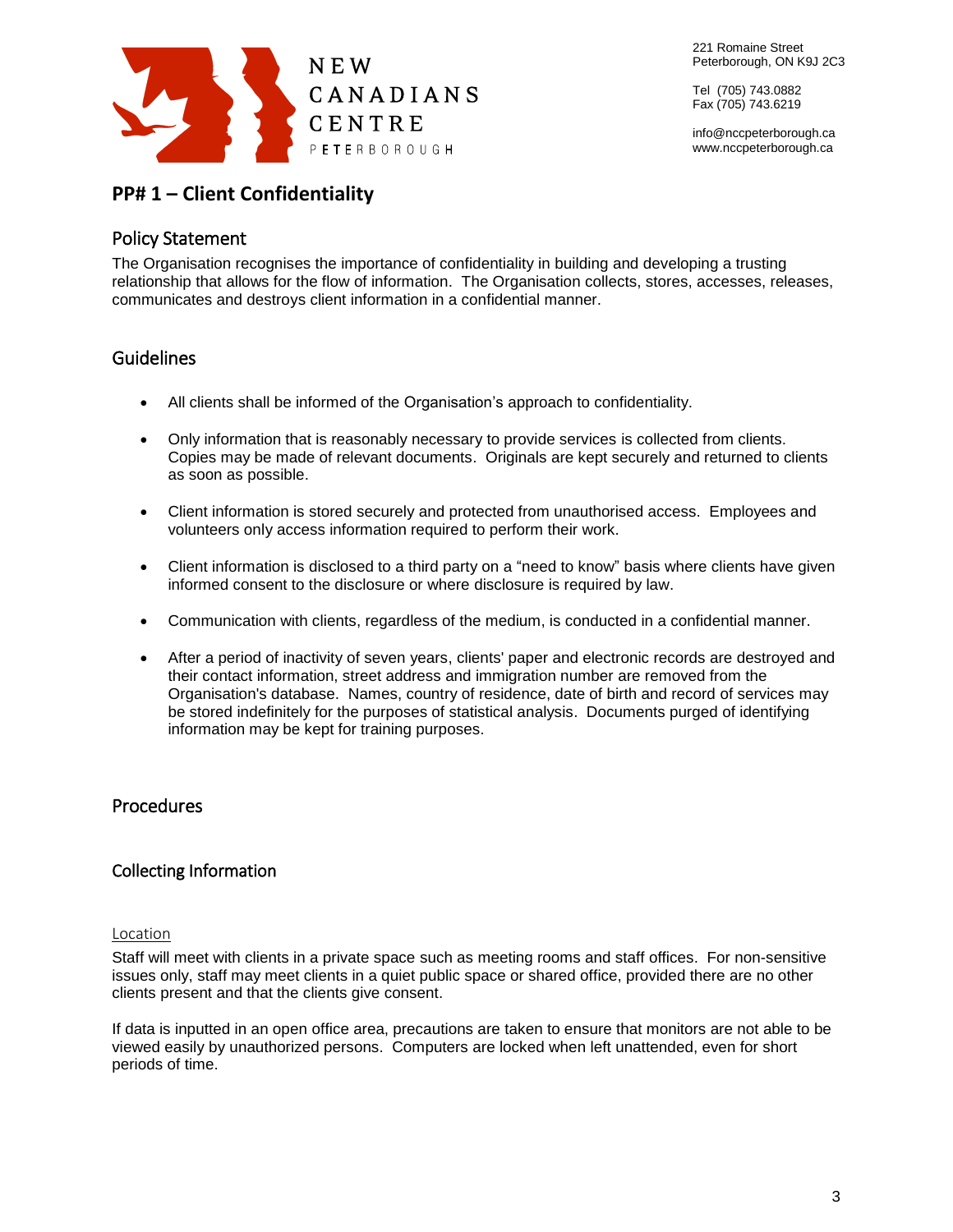

Tel (705) 743.0882 Fax (705) 743.6219

info@nccpeterborough.ca www.nccpeterborough.ca

### Policy Communication

Clients are informed of the Organisation's confidentiality policy before information is collected and before services are delivered. Clients are informed that:

- Personal information such as contact, immigration status, date of birth and date of arrival are required by funders. Copies of the IRCC brochure *Gathering information to better meet the needs of newcomers to Canada* are available in the language of their choice.
- Information is shared with supervisors and other staff involved in service delivery.
- No information is shared with third parties without informed consent or where there is reason to suspect harm to self, harm to others or harm to children.

### Type of Information

Information is collected directly from the client, except in the case of minors or where clients consent to others speaking on their behalf. Staff confirm that information is accurate, up-to-date and complete.

Regardless of what information a client discloses, only information relevant to the delivery of the client service is collected. The type of information required will depend on the service being delivered. For all services, staff collect at minimum:

- Full, legal name
- Contact information
- Address
- Date of Birth
- Country of Birth
- Date of Arrival in Canada
- Immigration Status
- Immigration Number

Clients may choose to remain anonymous or refuse to disclose personal information. Due to funder requirements, not all services may be accessed by clients who do not disclose required information (e.g. language assessments). All data for anonymous client will be recorded in the database, using the established contact "Anonymous".

If there are safety concerns, staff disable the Safe to Contact field in the Contact form in the database and instead include contact details in the comments section. This prevents the possibility of accidental contact (e.g. a query for client emails for the purposes of sending a survey).

#### Case Notes

Case notes contain sufficient detail for supervisors to clearly understand the client's situation and the services provided to the client. For particularly sensitive issues, supervisors can place a security lock on the case notes.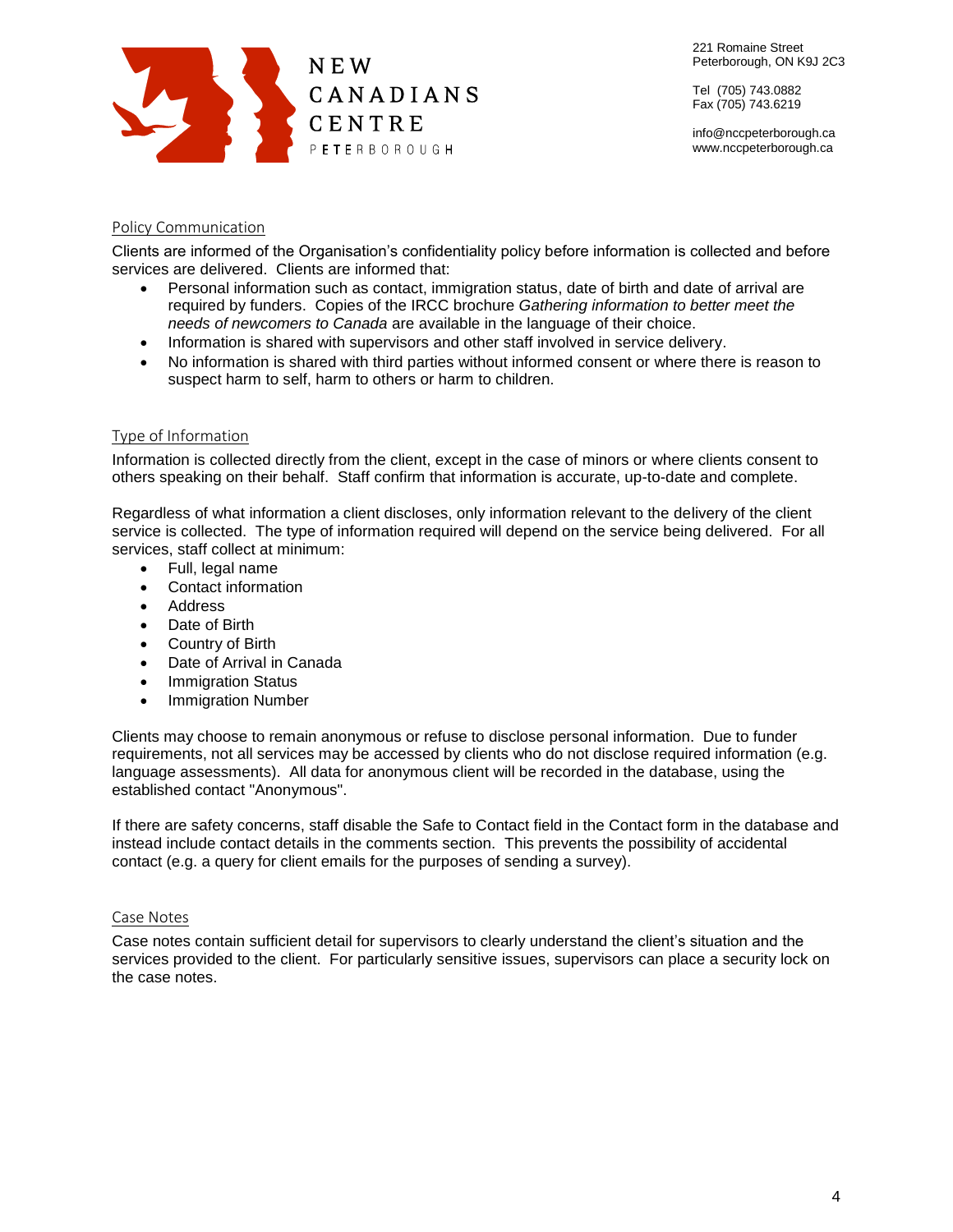

Tel (705) 743.0882 Fax (705) 743.6219

info@nccpeterborough.ca www.nccpeterborough.ca

## Storing Information

#### Secure Spaces

Client information is stored securely. Secure spaces include rooms, drawers and filing cabinets that are locked, and password-protected computers that are not left unattended.

Client information is stored on the shared drive, not on hard drives of individual staff computers, on staff drives, or on public or personal computers. Confidential information is never stored on email or email calendars. Client information may be stored on Google Drive or other secure shared networks when the shared drive is not appropriate; however, permission to share the document will not be given to any individual who is not an employee of the Organisation.

The Executive Director will record which staff have remote access to the shared drive. Staff will store laptops and phones in secure, off site locations.

#### Client Files

Individual files are created for all clients. Client files, including resumes, applications and case notes, are the property of the Organisation.

All general client information (e.g. date of birth) and client service records are stored in the Organisation's database. Resumes, applications and scanned documents (e.g. immigration records) are stored in the Client section of the shared drive. Paper files are only created when documents must be stored for funders (e.g. language assessment booklets) and are stored in centralised, locked filing cabinets. Cabinet keys are kept in a secure location.

Files, regardless of type, are clearly labeled and organized. Access to client files is limited to employees who work directly with clients.

Where required for service delivery, staff may make copies of identity or other documents with the consent of the client, provided the original is returned to the client as soon as possible. Where original documents are forgotten or otherwise cannot reasonably be returned, they will be kept in a secure location; important identity documents such as passports will be kept in the Executive Director's safe.

### Accessing Information

#### Staff Access

Staff may access client information where required to provide services or collect/tabulate data. If data is accessed in an open office area, precautions are taken to ensure that monitors are not able to be viewed easily by unauthorized persons. Computers are locked when left unattended, even for short periods of time.

#### Volunteer Access

Volunteer access to client information is restricted to volunteers who require access to fulfill their volunteer role, who have signed a confidentiality oath and who have reviewed a copy of this policy. Placement students or volunteers providing direct services to clients work under a staff member who will take responsibility for protecting confidentiality.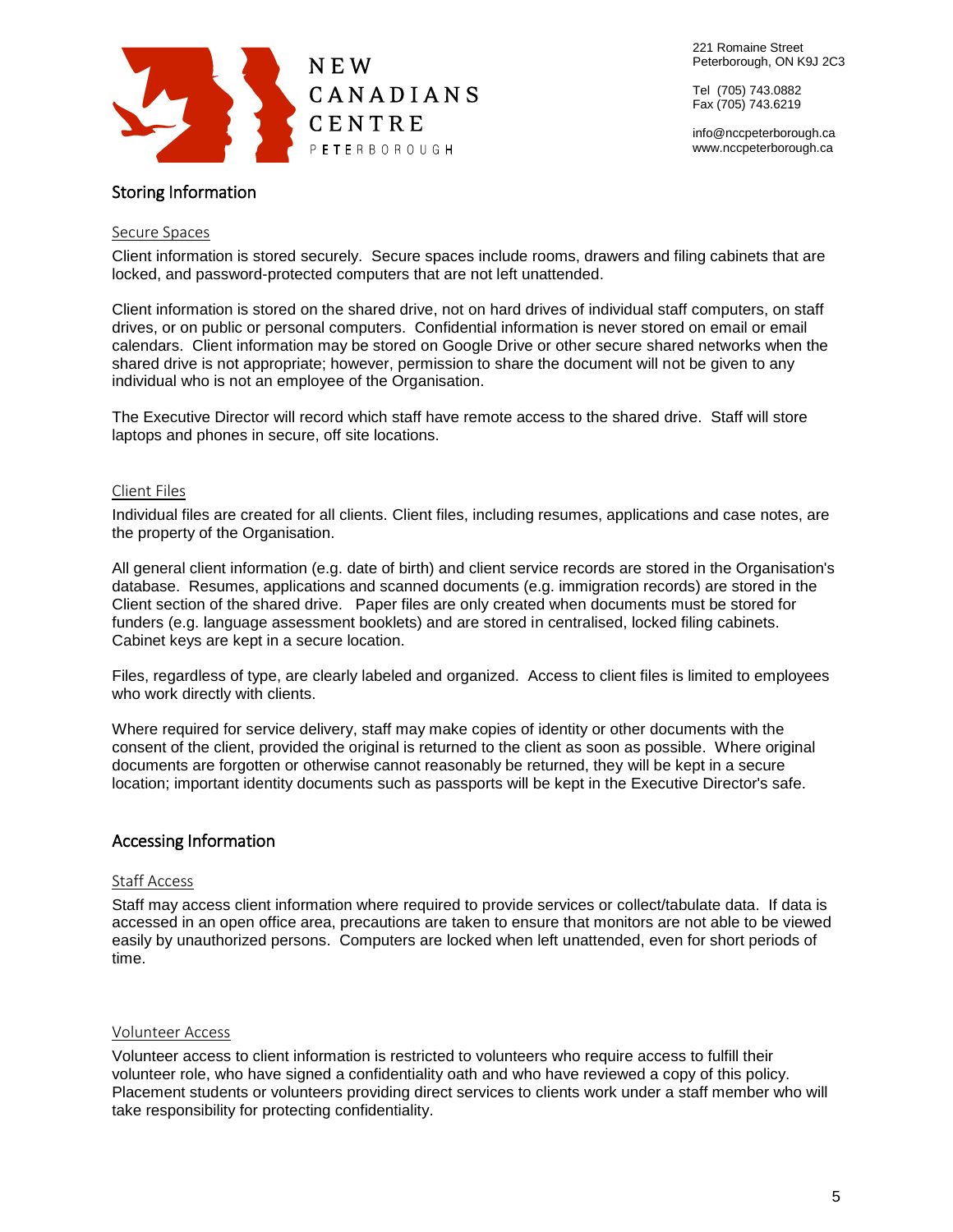

Tel (705) 743.0882 Fax (705) 743.6219

info@nccpeterborough.ca www.nccpeterborough.ca

Client Access

Clients may request:

- A list of any documents or applications on file
- Copies or destruction of any personal documents or applications on file, excepting records required by funders (e.g. language assessments)
- A record of services that includes date of service and description of service.

Clients may not access:

- Staff notes, assessments and observations
- Information in their file pertaining to another client (e.g. from a shared service).

Requests normally are fulfilled within one business week but may take longer for large files.

### Releasing Information

Client information is disclosed to a third party on a "need to know" basis where the client has given informed consent.

#### Age

Consent is obtained directly from the client or, for minors under 14 years of age, from the parent or legal guardian.

#### Extent

Clients are told what information will be discussed with the third party and the criteria of the service to which they are being referred. Where possible, staff work with clients to initiate partner referrals together and agree on what information needs to be shared. However, another important consideration in sharing information is not withholding information that the service provider needs to know, if they are to fulfil their duty of care to the client and other clients within the service. For instance, if the client has a violent background (they may have been charged by police), and staff are referring them to an accommodation service, then the service has a right to know that information. This is for the safety of other clients in the service. Similarly, if the client has a mental illness, the service may need to know so they can ensure the client receives adequate care and access to a specialist service if required.

Consent is limited to the minimum number of individuals and organisations and the shortest period of time required to allow for service delivery. The period of consent cannot be greater than 6 months, but consent can be renewed if required for service delivery. The consent form contains full details on who the consent is for, the purpose (and limitation) of the consent, and how long the consent will last.

"Blanket" consent - approval is where the client gives broad approval for disclosure of information to multiple stakeholders– is not used unless effective service delivery would not otherwise be possible. The most typical exception is for newly arrived Government Assisted Refugees with multiple complex issues and language barriers who benefit from coordination with large numbers of volunteers and partner agencies. In these situations staff explain clearly to clients, partners and volunteers that the period of "blanket" consent is limited and will not be extended unless clearly required. "Blanket" consent is replaced with individual consent with volunteers or partners who continue to collaborate in service delivery.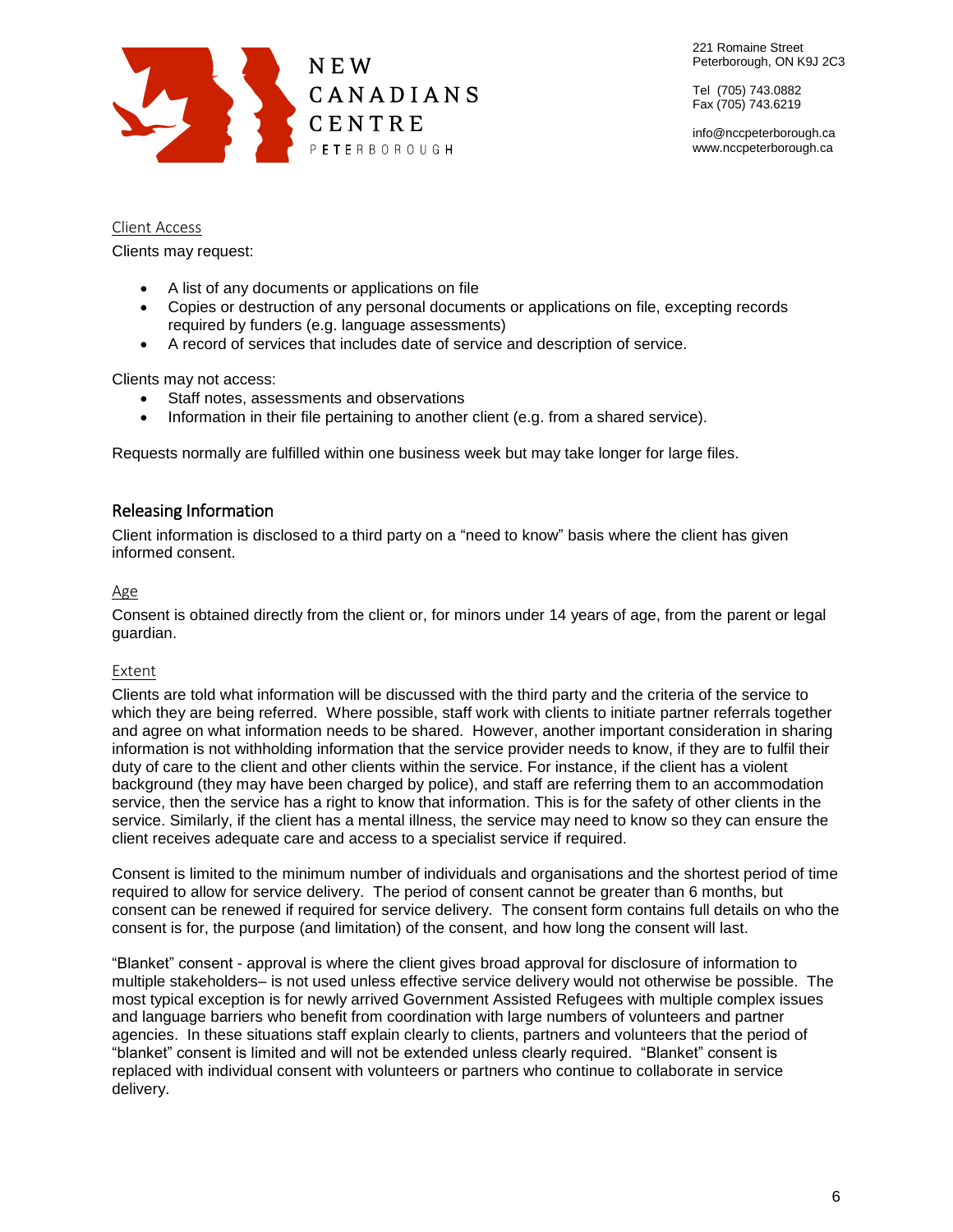

Tel (705) 743.0882 Fax (705) 743.6219

info@nccpeterborough.ca www.nccpeterborough.ca

The staff person who initiates the consent is responsible for monitoring the end of the consent period.

#### Form

Consent may be given verbally or in writing. In either case, clients are entitled to receive a printed or electronic copy of the consent. Another organisation may obtain consent on behalf of a client to speak with both organisations, provided the Organisation is clearly named in the consent and the consent is signed by the client. All consent forms are recorded in the Organisation's database.

## Breaches of Confidentiality

There are two situations in which an employee or volunteer is legally required to breach client confidentiality: Duty to Report under the CFSA, and court orders. The Organisation also allows for a breach of confidentiality to avert an imminent risk of serious bodily harm to an identifiable person or group.

#### Duty to Report - CFSA

Section 72 of the Child and Family Services Act (CFSA) imposes a statutory duty on every person, including a person who performs professional or official duties with respect to children, to forthwith report reasonable suspicions of a child in need of protection, and the information upon which those suspicions are based, directly to the Children's Aid Society (CAS).

#### *Who is a child in need of protection?*

The CFSA defines a child in need of protection as a child who appears to be enduring physical, sexual abuse, emotional abuse, neglect, and/or risk of harm.

The CFSA applies to any child who is under the age of 16 years. It also applies to children already under a child protection order who are 16 and 17 years old.

#### *What is reasonable suspicion?*

It is not required that a person be absolutely certain that a child is or may be in need of protection to be responsible to report under the CFSA. All that is required is that a person have reasonable grounds, referring to the information upon which the suspicion is based, that an average person using normal and honest judgement would need in order to decide to report to the CAS. It is then the responsibility of the CAS to assess the information upon which the suspicion is based. The CAS will investigate the information and then has the authority and responsibility to decide how to proceed.

Even if an individual knows a report has already been made about a child, they must make a further report to the CAS if there are additional reasonable grounds to suspect that the child is or may be in need of protection.

Staff may discuss a case hypothetically with Children's Aid, who will determine if there is a sufficient basis to warrant further assessment of the concerns about the child and if there is a duty to report.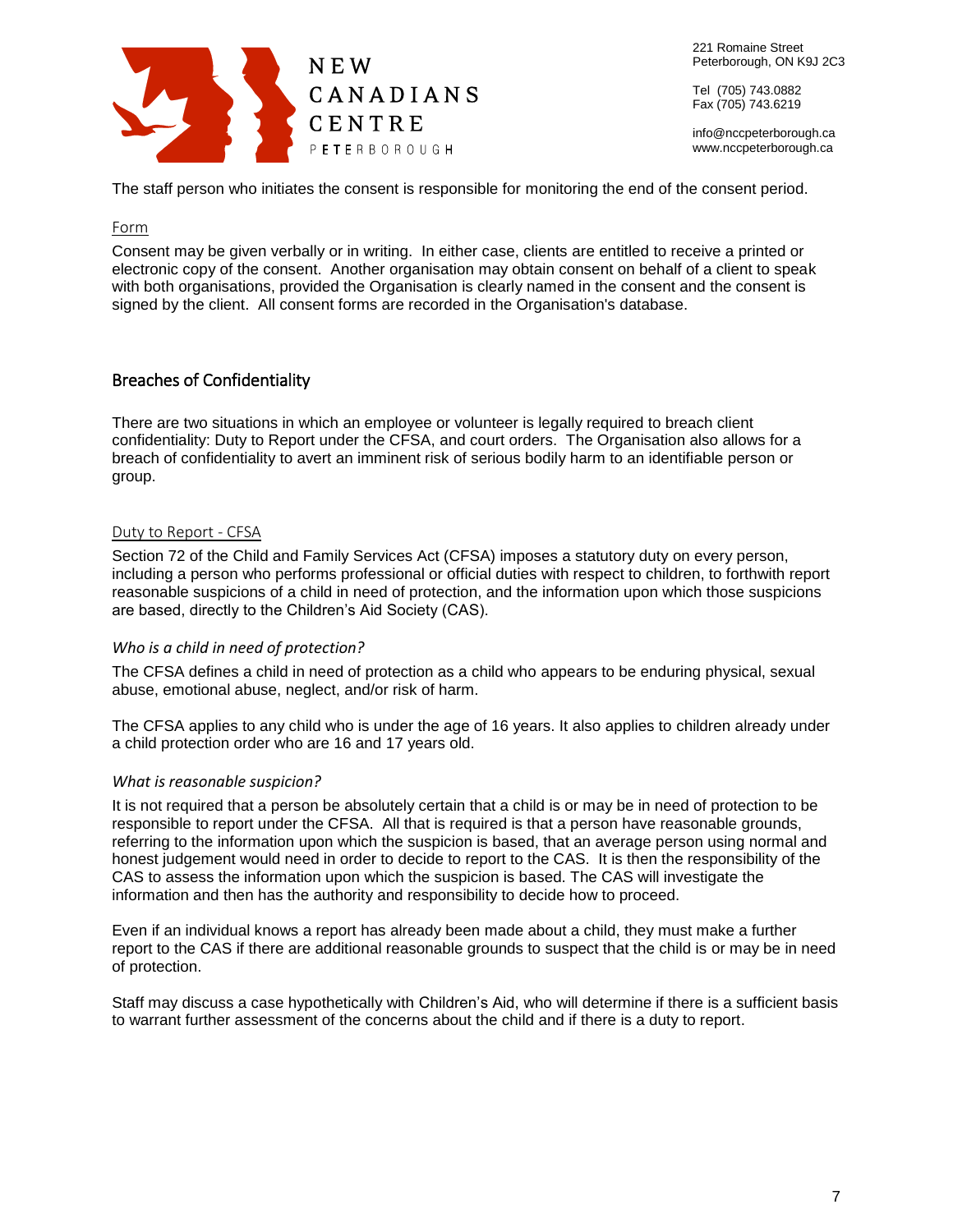

Tel (705) 743.0882 Fax (705) 743.6219

info@nccpeterborough.ca www.nccpeterborough.ca

#### Court Order

#### *What is a subpoena?*

A subpoena is a document that most often orders a witness to attend at proceedings. The subpoena will set out the time, date and place of the required attendance. Usually, the subpoena also directs the witness to bring "any documents or materials which are relevant to the action."

Contacting the legal counsel who served the subpoena is typically a useful first step in determining what is required. Serious sanctions can be imposed if a subpoena is ignored.

#### *Does a subpoena influence the responsibility to maintain client confidentiality?*

A subpoena is not authorization to breach client confidentiality. It is a command to attend. A subpoena alone does not grant employees authority to speak to the lawyer who issued the subpoena or to agents such as police officers about the contents of client records or any aspect of a client's case before appearing in court.

If the subpoena requires, employees must bring the original paper records or a printout of any electronic records with them to court and be prepared to release them (or a copy) when a direction is issued by a court or a judge requiring an individual or the Organisation to do so. Only the information specified in the order should be provided.

#### Imminent Harm

The only other situation in which the Organisation would consider a breach of confidentiality is to avert an imminent risk of serious bodily harm to an identifiable person or group. All such cases should be reported to a supervisor, who will assess the risk and make a determination on how to proceed. In the case of immediate threat, staff will CALL 911 and take the appropriate emergency response measures.

The degree to which confidentiality is breached, self-determination is usurped, and outside intervention is imposed should be directly related to the seriousness of the threat and the vulnerability of the client.

Suicidal risk factors include:

- Suicidal ideation
- Recurrent, chronic major depressive episodes
- **•** Previous suicide attempts and hospitalization
- Knowing others who have committed suicide
- Relational, social or economic losses
- Age  $(15-24, 50, \text{and over})$
- Physical illness and disability
- High isolation, stigma and isolation
- Immediate access to methods of self-harm

High-Risk Behaviours (Violence Potential) include but are not limited to:

- Specific threats with details (who what how)
- Repeated threats
- Past history of violence
- Possession of weapons
- Aggressive behavior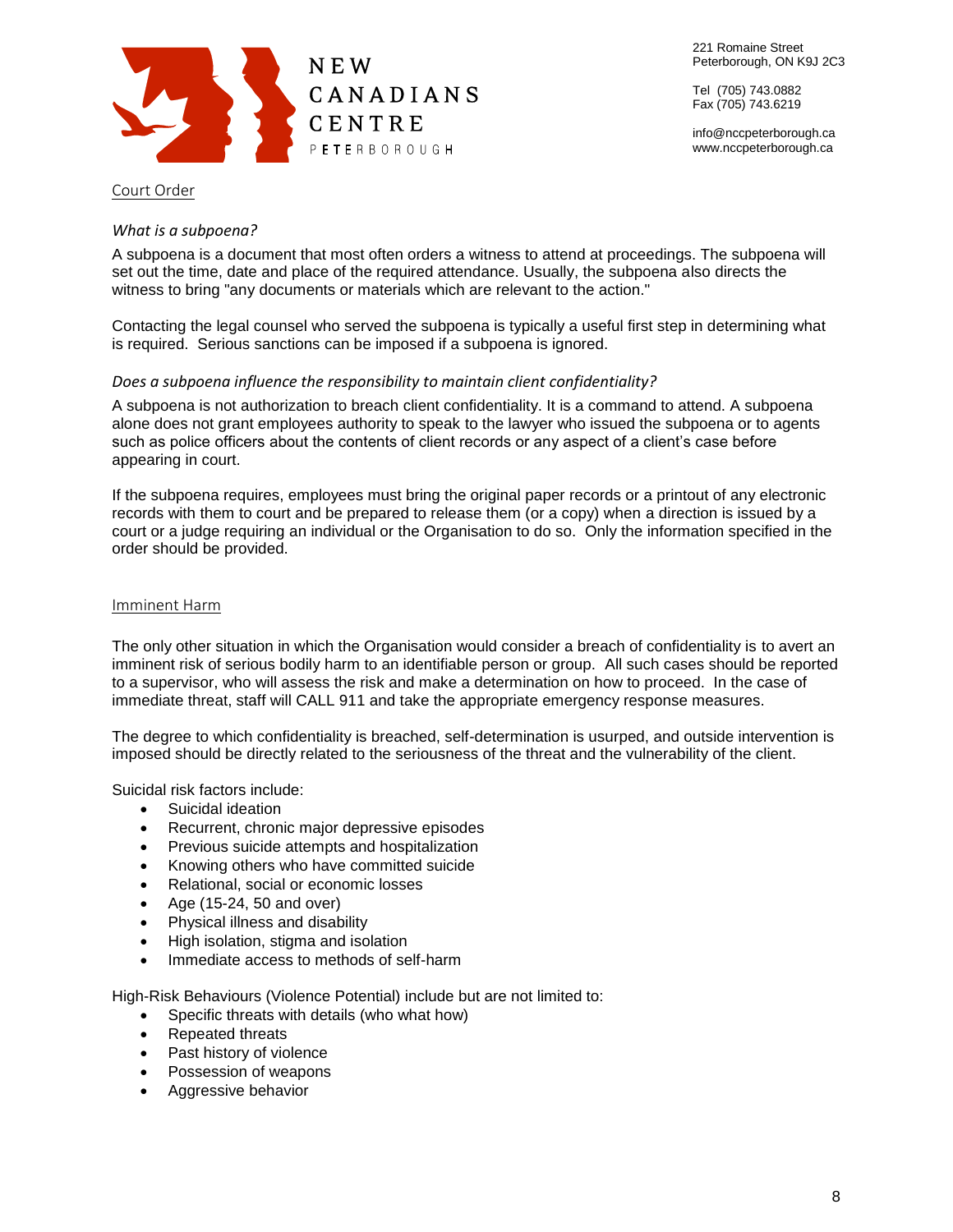

Tel (705) 743.0882 Fax (705) 743.6219

info@nccpeterborough.ca www.nccpeterborough.ca

### Unauthorized Breach of Confidentiality

Employees concerned about a co-worker's conduct should refer to the Dispute Resolution section of HR Policy # 2 for guidance. In addressing unauthorized breaches of confidentiality, supervisors should refer to the Discipline section of HR Policy # 5.

All attempts or occurrences involving actual or potential unauthorized access to client information is immediately reported to Executive Director.

## Communicating Information

Once appropriate access and consent is determined, care should still be made in how, when and where information is communicated.

### General

The preferred methods of communicating confidential information are through phone, in-person meetings, hard copy documents, USB drives, or Google Drive or other secure shared networks. For Google Drive and other shared networks, permission to share the document will not be given to any individual who is not an employee of the Organisation. Confidential information is shared through email and email calendars only when necessary and is limited to essential information; under no circumstances are SIN numbers, bank information or credit card information communicated via email. Confidential information is only shared via fax to known and trusted organisations.

#### Partners

Staff provide only facts and refrain from communicating personal opinions and judgments so that staff at other agencies can form their own relationship without being influenced by another's perceptions.

### Staff and Volunteers

Discussions about clients are in the furtherance of service-delivery or client well-being. Discussions are held only with supervisors, or staff or volunteers directly involved in service delivery. Discussions are held in private areas, not public areas inside or outside of the agency (e.g. reception, kitchen area, parking lot) where others not directly involved in the service can hear the conversation.

#### Clients

Discussions with clients, including phone calls, are held in private spaces. Voicemails, text, email calendars and emails do not reference highly sensitive or confidential information.

Clients who request that information be kept confidential are informed of the Organisation's confidentiality policy as it applies to their situation. There are no secrets between staff and clients.

## Destroying Information

The following information will be deleted and / or destroyed when clients have not accessed services, volunteered or contacted the Organisation for a period of seven years:

- Phone number(s)
- Email(s)
- Unit, Street Number, and Street Name
- Immigration Number